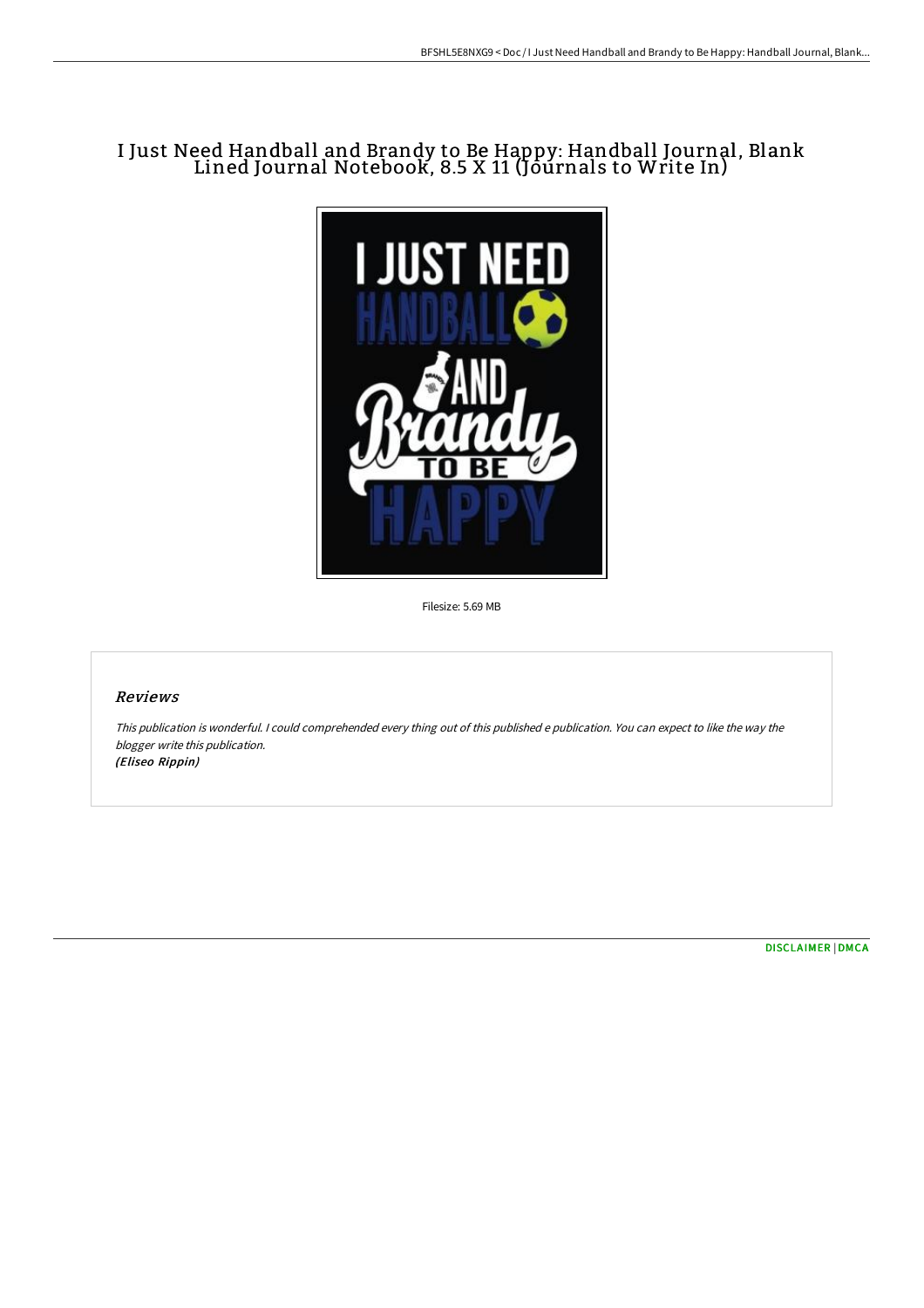## I JUST NEED HANDBALL AND BRANDY TO BE HAPPY: HANDBALL JOURNAL, BLANK LINED JOURNAL NOTEBOOK, 8.5 X 11 (JOURNALS TO WRITE IN)



To download I Just Need Handball and Brandy to Be Happy: Handball Journal, Blank Lined Journal Notebook, 8.5 X 11 (Journals to Write In) PDF, please follow the hyperlink under and save the document or gain access to additional information which might be in conjuction with I JUST NEED HANDBALL AND BRANDY TO BE HAPPY: HANDBALL JOURNAL, BLANK LINED JOURNAL NOTEBOOK, 8.5 X 11 (JOURNALS TO WRITE IN) ebook.

Createspace Independent Publishing Platform, 2017. PAP. Condition: New. New Book.Shipped from US within 10 to 14 business days.THIS BOOK IS PRINTED ON DEMAND. Established seller since 2000.